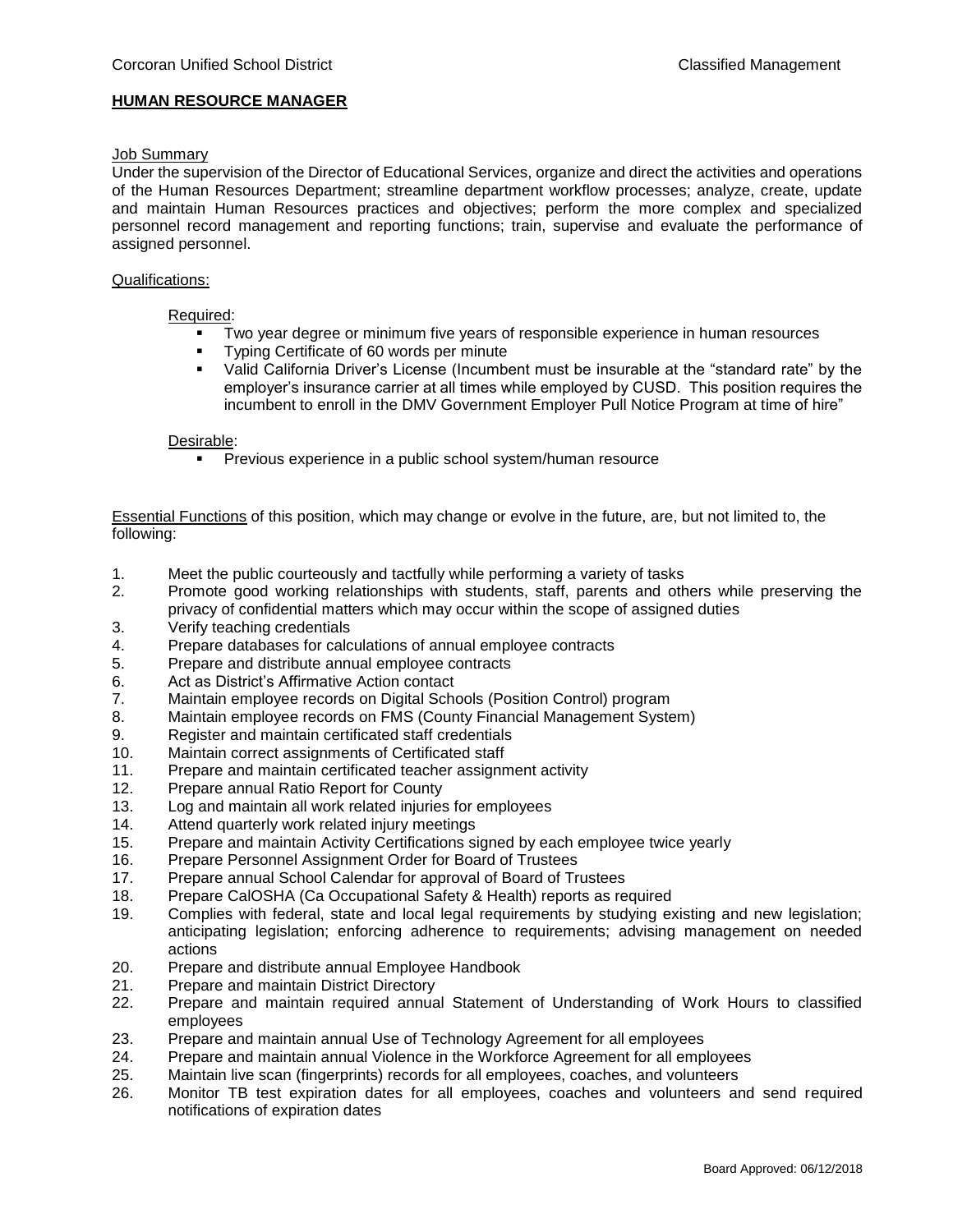# **HUMAN RESOURCE MANAGER**

- 27. Track evaluation process for all employees and send notifications to Supervisors as needed
- 28. Schedule and maintain Administrators FRISK training as needed
- 29. Supports management by providing human resources advice, counsel, and decision; analyzing information and applications
- 30. Prepare I.D. Cards for employees
- 31. Prepare and maintain employee leaves: leave of absence, long term medical leaves, FMLA, CFRA, PDL. Send out required notices in regard to leaves
- 32. Prepare District organizational chart annually
- 33. Prepare and maintain pay schedules for each classification
- 34. Maintain Re-Hire list for Certificated and Classified
- 35. Attend quarterly Safety meetings
- 36. Provides direction and supervision over the district's Safety/Security Coordinator and HR-Business Assistant
- 37. Prepare and maintain Seniority list for Certificated and Classified employees. Annual approval of Board of Trustees required
- 38. Arrange and monitor Sexual Harassment Training for Administrators
- 39. Register and monitor all professional growth units for all staff
- 40. Prepare monthly Years of Service certificates
- 41. Prepare and maintain classification records and personnel files
- 42. Manages human resources operations by recruiting, selecting, orienting, counseling, and disciplining staff; planning, monitoring, appraising, and reviewing staff job contributions; maintaining compensation; accumulating resources; resolving problems; implementing change
- 43. Facilitates staff orientation
- 44. Prepares offers of employment and changes of pay and classification for all employees
- 45. Guides management and employee actions by researching, developing, writing, and updating policies, procedures, methods, and guidelines; communicating and enforcing organization values
- 46. Assists with planning in-service/staff development for classified staff
- 47. Gathers input from appropriate departments
- 48. Assesses personnel needs and qualifications for positions, audits and evaluates job specifications and recommends classification action
- 49. Administers and validates results of skill/technical tests, reviews experience qualifications
- 50. Schedules interviews and may serve as a member of the interview team for classified personnel;
- 51. Interprets Human Resource department regulations and procedures to applicants, employees, employee representatives and the public
- 52. Prepare projected salary for upcoming school year
- 53. Prepare and track long term leave documentation/letters
- 54. Prepare J90 report for the District and duties associated with this report.
- 55. Maintain certificated staff information on Aeries for CalPADs reporting
- 56. Coordinate and maintain all Workers Compensation reports and files
- 57. Implements human resources strategies by establishing department accountabilities, including talent acquisition, staffing, employment processing, compensation, records management, safety and health, employee relations and retention, AA/EEO compliance, and labor relations
- 58. Attend various meetings/trainings within the District or outside the District
- 59. Updates job knowledge by participating in conferences and educational opportunities; reading professional publications; maintaining personal networks; participating in professional organizations
- 60. Other duties as assigned

# Knowledge and Ability